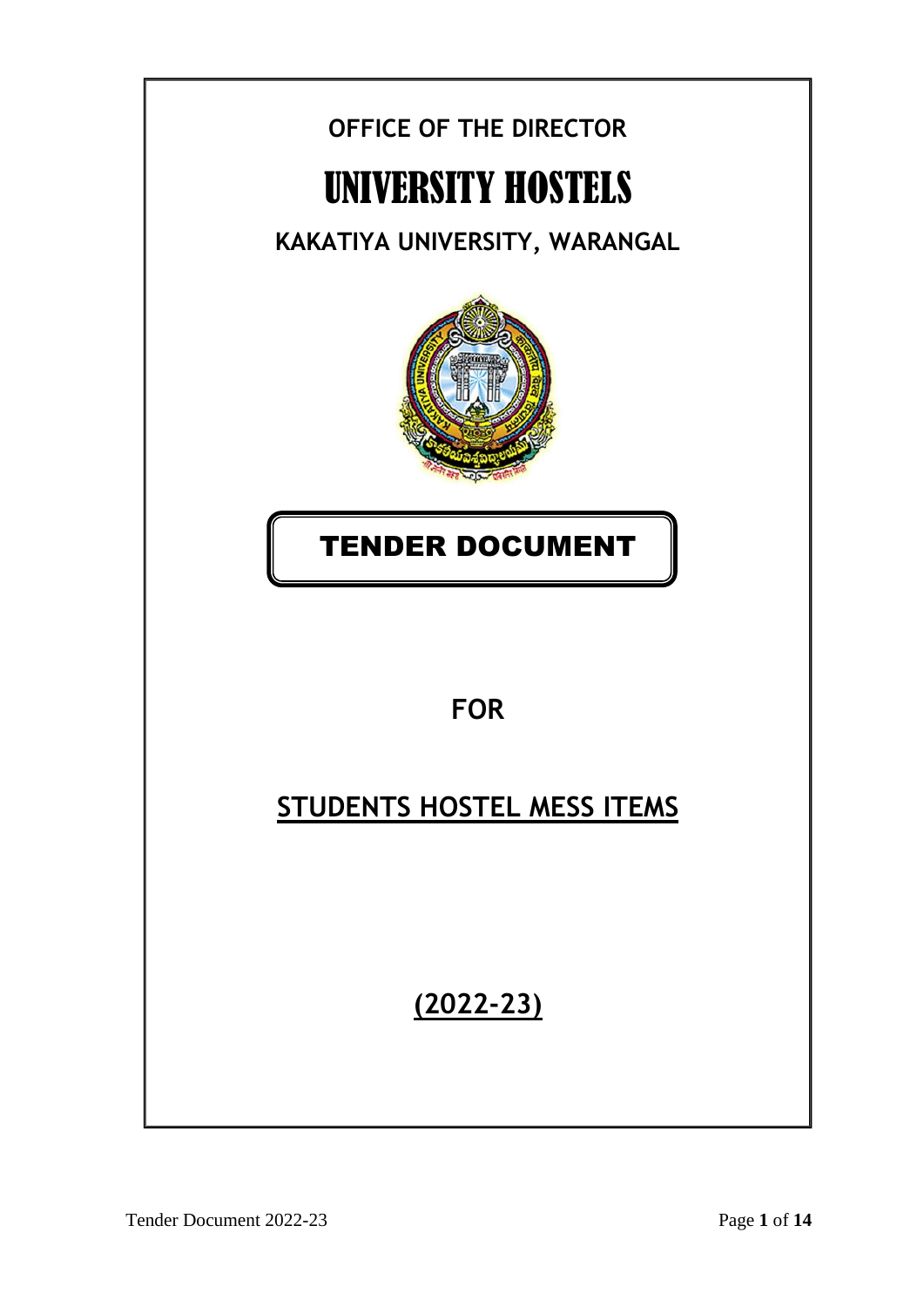# **CONTENT OF TENDER DOCUMENT**

| SI.No.         | <b>Particulars</b>                        | <b>Page Numbers</b> |
|----------------|-------------------------------------------|---------------------|
| 1              | <b>Tender Notice</b>                      | 3                   |
| $\overline{2}$ | Tender Details & Important Dates          | 4                   |
| 3              | Eligibility Criteria, Terms & Conditions: | $5 - 7$             |
| $\overline{4}$ | <b>Tender Application Form</b>            | $8-9$               |
| 5              | List of Cooking Oil (Annexure-IV)         | 10                  |
| 6              | Fruits particulars (Annexure-VI)          | 11                  |
| $\overline{7}$ | Firewood (Annexure-X)                     | 12                  |
| 8              | Format of Agreement                       | $13 - 14$           |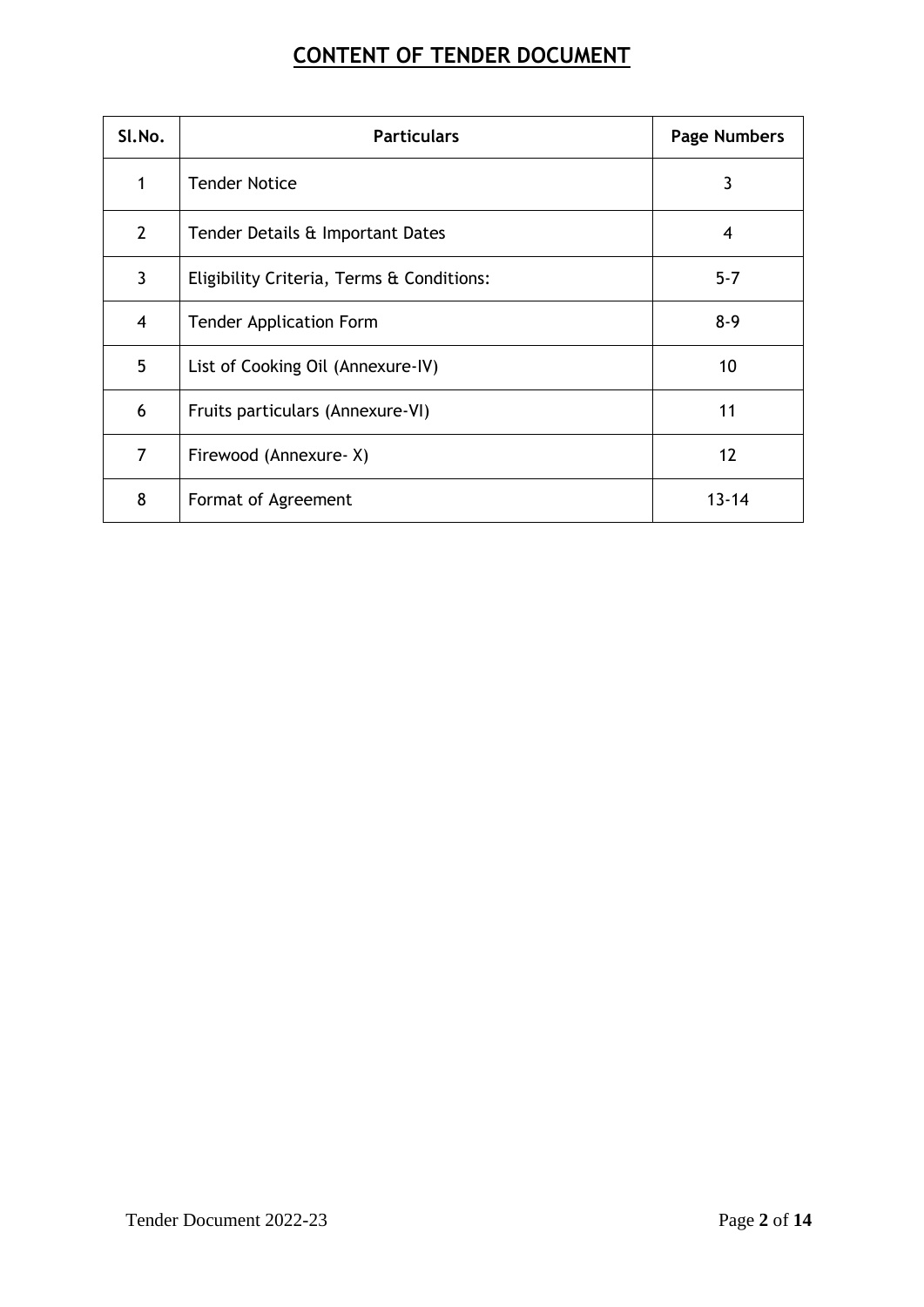# **OFFICE OF THE DIRECTOR** UNIVERSITY HOSTELS

**KAKATIYA UNIVERSITY, WARANGAL-506009, Telangana State**

### **SHORT TENDER NOTICE**

#### **Short Tender Notice No. 104 /UHO/2022-23, dated 22/06/2022**

Office of the Director, University Hostel, Kakatiya University having its office at Vidyaranyapuri, Warangal-506009, invites sealed tenders from the experienced and authorized firms / agencies for the supply of **1. Kirana Provisions-IV (Oil), 2. Fruits (Banana), 3. Firewood** for the year 2022-2023. **Last date is 27/06/2022 by 5.00 pm**. For further details log on to: [www.kakatiya.ac.in/](http://www.kakatiya.ac.in/)

> **DIRECTOR** University Hostel, KU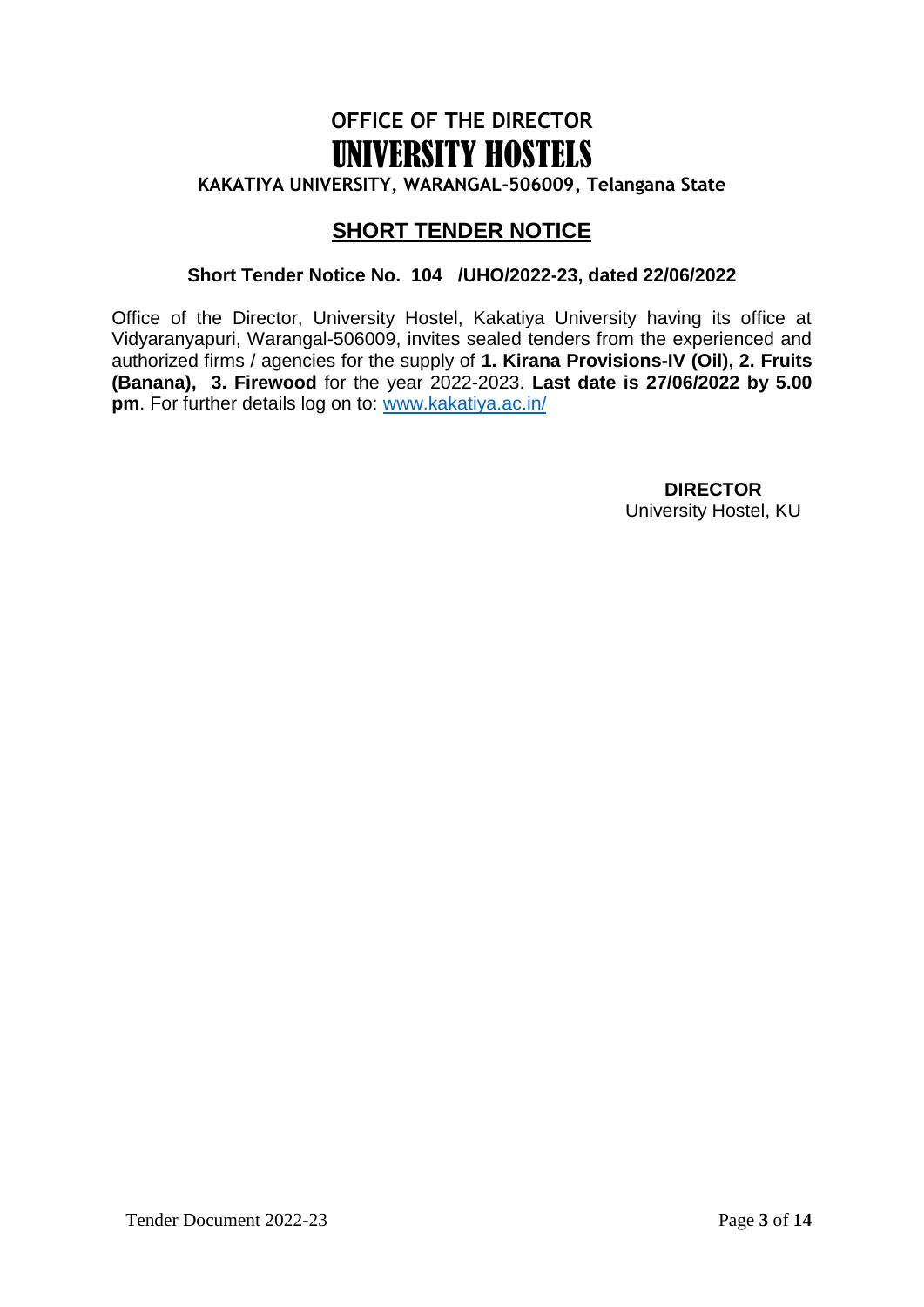# **I. TENDER DETAILS:**

|                                                                                                                                                                                                                             | Tender No. 104 / UHO/2022-23, dated 22/06/2022                          |                             |                                           |                     |  |
|-----------------------------------------------------------------------------------------------------------------------------------------------------------------------------------------------------------------------------|-------------------------------------------------------------------------|-----------------------------|-------------------------------------------|---------------------|--|
| 2                                                                                                                                                                                                                           | Name of the Item                                                        | Tender<br>Processing<br>Fee | (Earnest money<br>deposit)<br>EMD in INR* | Contract<br>Period  |  |
| 3                                                                                                                                                                                                                           | Kirana Provisions-IV (cooking Oil)<br>(Details provided in Annexure-IV) | 2,000/                      | 1,00,000/                                 |                     |  |
| 4                                                                                                                                                                                                                           | Fruits (Banana)<br>(Details provided in Annexure-VI)                    | 2,000/                      | 25,000/                                   | 2022-2023<br>1 Year |  |
| 5                                                                                                                                                                                                                           | Firewood<br>(Details provided in Annexure-X)                            | 2,000/                      | 50,000/                                   |                     |  |
| 1. EMD will be refunded to unsuccessful bidders only<br>2.EMD of successful Bidders will be refunded at the end of contract period after supplying<br>material satisfactorily<br>3. Tender Processing fee is Non-refundable |                                                                         |                             |                                           |                     |  |
| *Payments should be made in the form of Bank Draft in favour of "the Director, University<br>Hostel, Kakatiya University" payable at SBI, KU branch.                                                                        |                                                                         |                             |                                           |                     |  |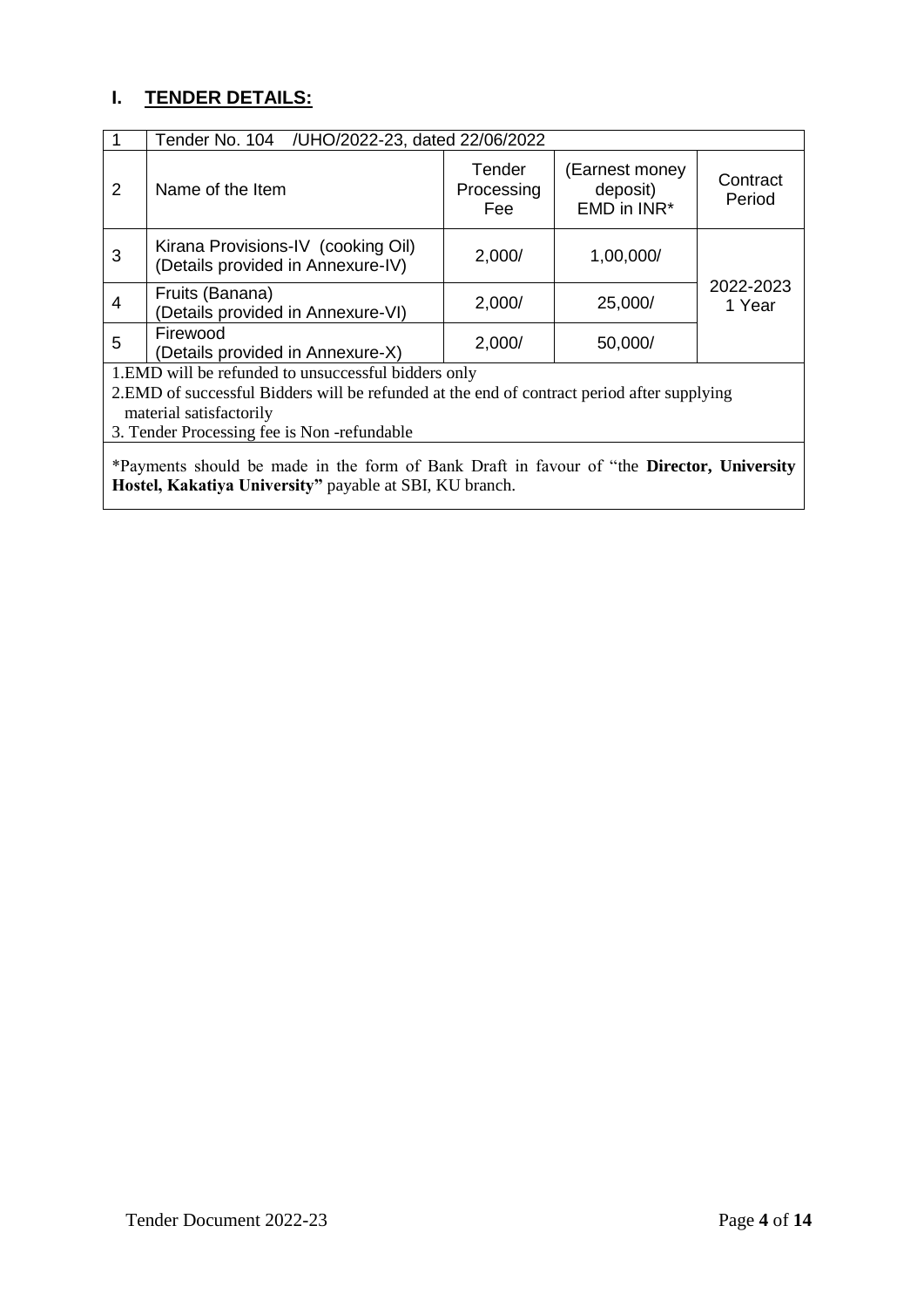### **ELIGIBILITY CRITERIA, TERMS & CONDITIONS:**

The following are the minimum eligibility criteria for the suppliers to participate in the tender "**for supplying food items to University Hostel, KU'**

- 1. Should be free from all encumbrances, liabilities, disputes and litigations with respect to its ownership and shall have all required approvals/permissions from the competent authorities to participate in the tender process.
- **2. Tender Processing Fee:** Interested firms are required to submit a nonrefundable Tender Processing Fee of Rs.2,000/- (Rupees Two thousand only) Online payment only to **A/c No. 52026910130,SBI,KU IFSC Code: SBIN0020262**
- 3. **Earnest Money Deposit (EMD):** 
	- a) .EMD will be refunded to unsuccessful bidders only
	- b). EMD of successful Bidders will be refunded at the end of contract period after supplying material satisfactorily
	- c). Tender Processing fee is Non -refundable
	- d). EMD in favor of the Director, University Hostels, KU only. D.D"s are accepted.
- 4. Should have VAT/TIN/APGST/GST registration certificate, Valid Trade License Document/Firm Registration Certificate.
- 5. PAN CARD and bank account should be in firm"s name.
- 6. **Pre-Bid meeting:** A pre-bid meeting will be conducted at Office of the Principal, University College, Kakatiya University interested firms who would like to seek clarifications may attend the meeting.
- 7. Rate must be quoted inclusive of all charges including transportation & taxes allied to that. Firms have to comply all the rules and regulation of the university.
- 8. The firm should submit self Certification stating that it is not block listed by any Organization / Institutions earlier.

#### **9. Evaluation of Tenders:**

- a. Hostel Advisory Committee of the University will inspect the qualified firms, if necessary (as per the eligibility criteria specified) application form and submitted documents by firms (Valid Trade License/Firms Registration Certificate, VAT/GST/APGST certificates issued by competent authority of Government of India.
- b. Hostel Advisory Committee, reserves the right to accept or deny any tender. Depending upon the reliability and reputation of the firm, the authority will have right to negotiate with firm to reduce the quoted rates to ensure prompt supply, if necessary.
- c. The authority will have right to distribute the entire supply to more than one firm at L1Rate

d. The Committee will first open technical bids and evaluate. Commercial bids of eligible firms only be opened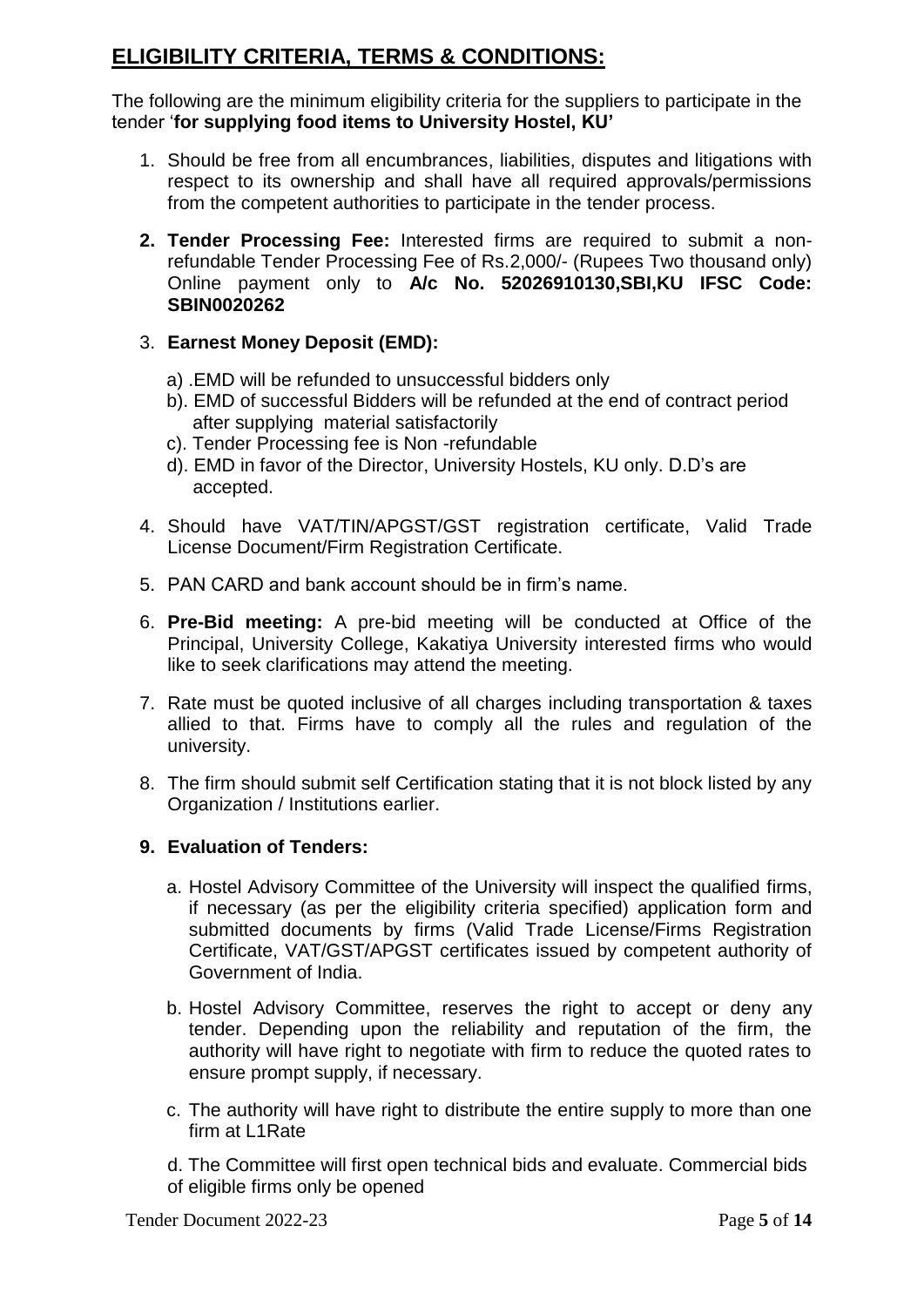#### 10.**Contract Period:**

- a) The contract period will be for a period of ONE YEAR i.e., 2022-2023 financial year initially from the date of supply order and may be extended with same terms and conditions for one more year based upon the satisfactory feedback from all the stakeholders of the University.
- b) During contract period, University will not entertain any request to revision of rates whatever the reasons may be. If L1 bidder troubles the University and force to increase the rates and if unable to supply, the EMD of the firm will be forfeited by the cancelling the orders and also will be block listed .,
- c) Contract is valid from the date of signing of formal agreement.
- 11.L1 bidder has to execute an agreement after receiving "**Letter of Award**" in a Non – Judicial Stamp Paper (Rs. 100/-) the cost of which is to be borne by the party.
- 12.**Sub.-Letting of Contract:** The Contractor / supplier shall not sub-let, transfer or assign the contract or any part thereof.
- 13.If the lowest firms does not comply with the above all clauses during tendering process, failing which the work order will automatically be cancelled and will be awarded to the L2 firms with the same terms and conditions as in the tender papers. No payment will be made to the L1 firms for the period of interim service provided and their EMD will be forfeited besides keeping the firm in block list.
- 14.The University Authorities will not entertain any request to change the rate of any item during the whole contract period.

#### 15.**TERMS OF PAYMENT**:

- a) The bills should be submitted before the first week of every month (Mess wise) and order form, delivery forms should be signed by the Mess Committee Care Takers & JDs of respective messes.
- b) The payment will be made within 45 days from the date of submission of bills. If sufficient funds are not available in Hostel Office, the payment of bills will be delayed up to 2 months,
- c) After verification of submitted bills by Hostel Office, the **the Payment will be made online in firm A/c**
- 16.The contractor"s performance regarding quality & quantity of food material as well as other aspects will be reviewed by the hostel mess committee, and Joint Director concerned or Director of Hostels on a monthly basis. If the authorities find inferior quality of material of the orders will be cancelled and EMD will be forfeited
- 17.If the supplier fails to comply with the relevant provisions of the above mentioned Acts, then the University Authorities has got every right to withhold the bills or even terminate the work order.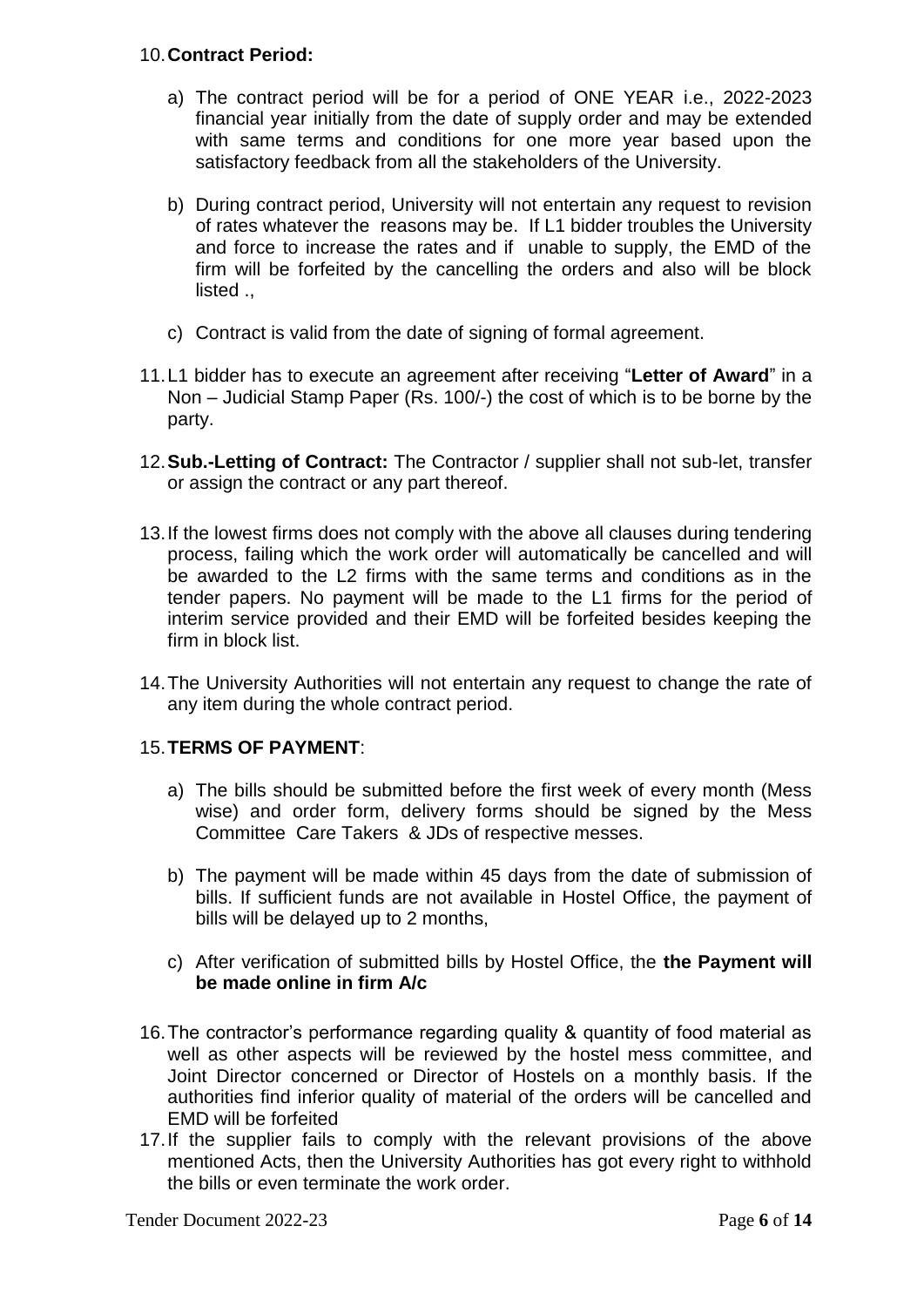- 18.The supplier shall be solely responsible to comply with all acts, laws, rules and regulations, as may be applicable from time to time in respect of supply of items.
- 19.Quality and regular supply are the essence of supply and Office of the Director, University Hostel, Kakatiya University, Warangal will cancel the order unilaterally if the above are not complied with and violation of any terms and conditions.
- 20.The authorities will have right to cancel the tenders and tender notice issued, if sufficient number of tenders are not received. In that case, the Director of Hostels may take appropriate decision.

#### **II. SUBMISSION OF TENDER**

1. Tender should be submitted with all required document in two separate covers i.e., Technical and Commercial as mentioned below by post/Hand on or before 5 pm on **14/06/2022**, failing which the quotation shall be treated as invalid. The hostel office is not responsible for any postal delay or any loss of time or tender forms.

#### 2. **Technical Bid Documents in Cover-I**

- 1. Filled Application form
- 2. Valid Trade License/Firms Registration Certificate/VAT/GST/TSGST certificate.
- 3. Cancelled check/Bank Account pass book copy
- 4. Demand Draft of EMD
- 5. Tender processing fee payment proof

#### 3. **Finance Bid Document in Cover-II**

- 1. Price Quoted List
- 4. The two envelops must be super scribed with the name of the item for which the tender is being submitted duly mentioning the firm"s full address with mobile number.
- 5. All the tenders should be addressed to "**The Director, University Hostels, Kakatiya University, Warangal – 506 009, TS**".
- 6. The tender application forms and other details, please visit: <http://www.kakatiya.ac.in/>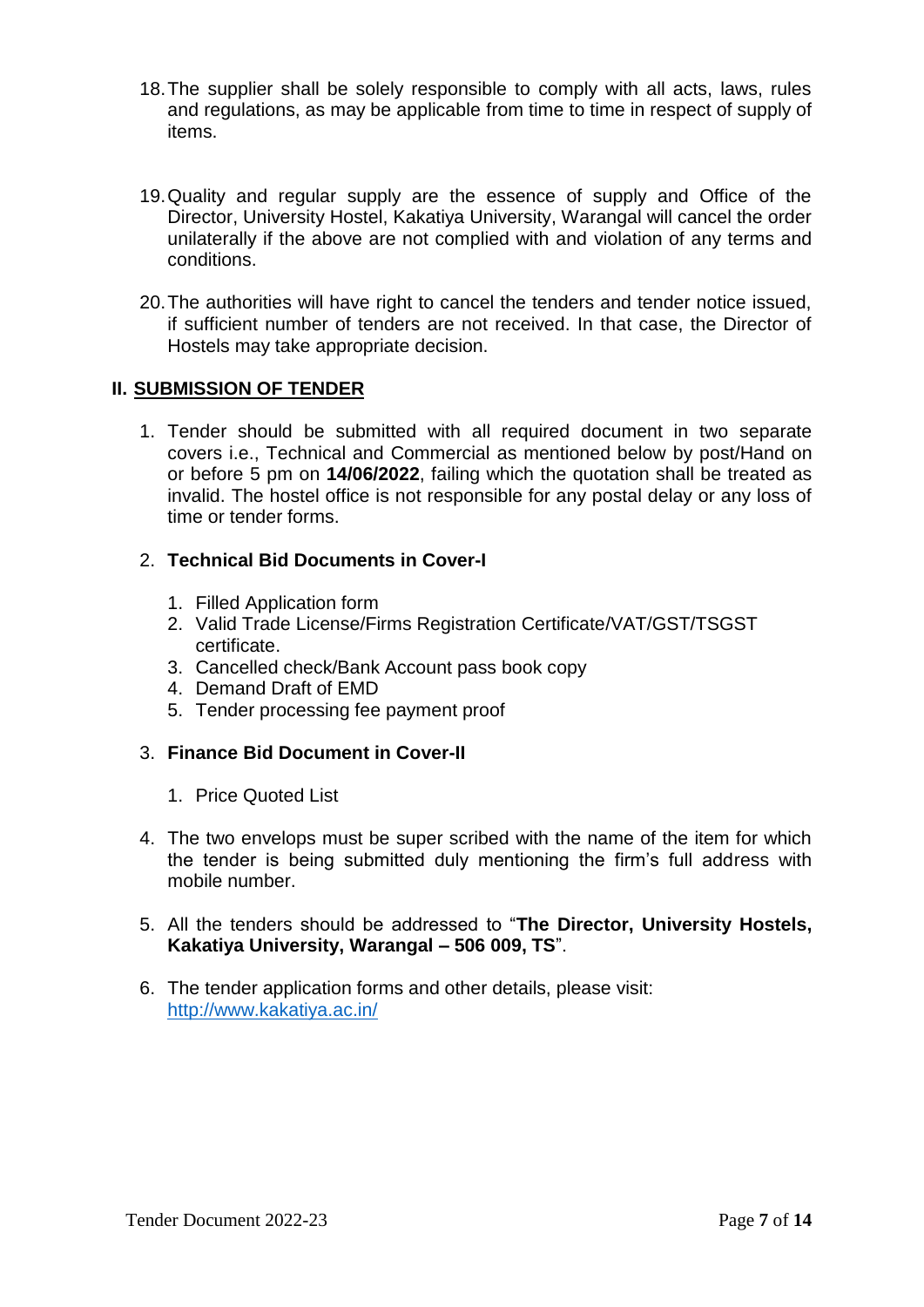#### **APPLICATION FORM FOR SUBMISSION OF TENDER TO SUPPLY OF HOSTEL MESS ITEMS 2022-23**

# **TECHNICAL**

| 1.  | Name of the Firm/Organization/Company                                                                                              |             |  |
|-----|------------------------------------------------------------------------------------------------------------------------------------|-------------|--|
|     |                                                                                                                                    |             |  |
| 2.  | Address                                                                                                                            |             |  |
|     |                                                                                                                                    |             |  |
| 3.  | Telephone No./Mobile No. & Name of the                                                                                             |             |  |
|     | <b>Contact Person</b>                                                                                                              |             |  |
| 5.  | Email ID                                                                                                                           |             |  |
| 6.  | Do you have on office at Warangal? If so,<br>Please provide the Address and Telephone No.                                          |             |  |
| 7.  | Month and Year of establishment                                                                                                    |             |  |
| 8.  | Name of proprietor <i>partners</i> directors                                                                                       |             |  |
| 9.  | No. of years of experience in this field,<br>with References, Certificates                                                         |             |  |
| 10. | Annual Turnover during the last three years<br>(Enclose copies of Audited Financial Statement)                                     |             |  |
|     |                                                                                                                                    | $2019 - 20$ |  |
|     |                                                                                                                                    | $2020 - 21$ |  |
|     |                                                                                                                                    | $2021 - 22$ |  |
| 11. | Whether the firm is an Income Tax Assessee?<br>If so please give the details of PAN No. and copy<br>of the latest assessment order |             |  |
| 12. | Trade License from Competent Authority                                                                                             |             |  |
| 15. | GST/VAT/TSGST/CST/TIN No.                                                                                                          |             |  |
| 16. | Bank Details (Bank Name, A/c.No, IFSC Code &<br>Address (for ECS Payments)                                                         |             |  |
|     |                                                                                                                                    |             |  |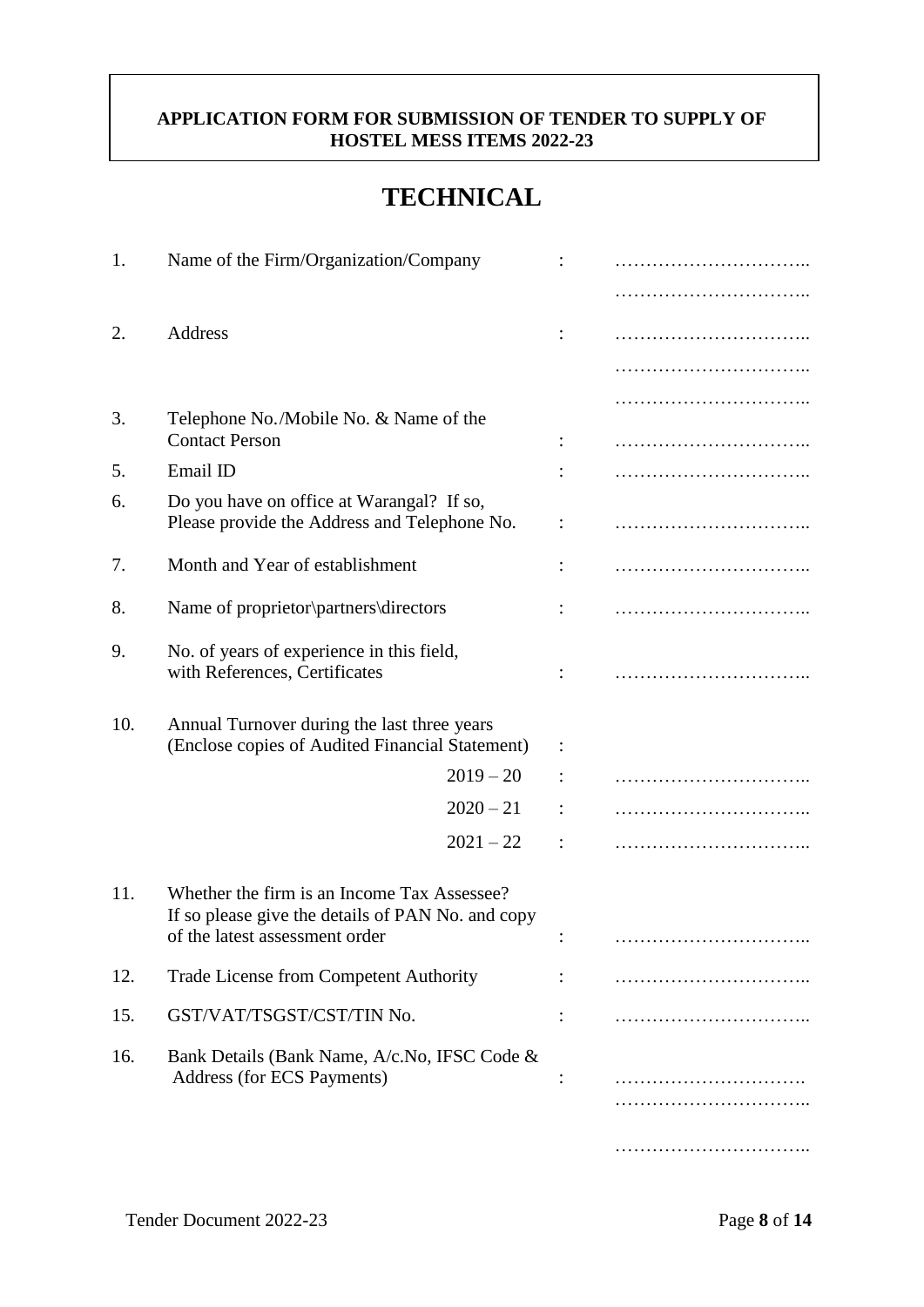#### **17. Details of Previous Contracts, if any**

| Period of<br>Contract<br>From<br>To | Name and Address of the<br>Organization with<br>reference letters | Name of the<br>Contact person<br>& Phone No. | Value of<br>Contract and<br>other Details | Remarks |
|-------------------------------------|-------------------------------------------------------------------|----------------------------------------------|-------------------------------------------|---------|
|                                     |                                                                   |                                              |                                           |         |
|                                     |                                                                   |                                              |                                           |         |
|                                     |                                                                   |                                              |                                           |         |

#### **Give details of current contracts, if any, of similar services being rendered by you and which will be available for inspection by our officials:**

| Period of<br>Contract<br>From<br>To | Name and Address of the<br>Organization with reference<br>letters | Name of the<br>Contact person &<br>Phone No. | Value of<br>Contract and<br>other Details | Remarks |
|-------------------------------------|-------------------------------------------------------------------|----------------------------------------------|-------------------------------------------|---------|
|                                     |                                                                   |                                              |                                           |         |
|                                     |                                                                   |                                              |                                           |         |
|                                     |                                                                   |                                              |                                           |         |

#### **Place: SIGNATURE OF THE TENDERER**

**Date:**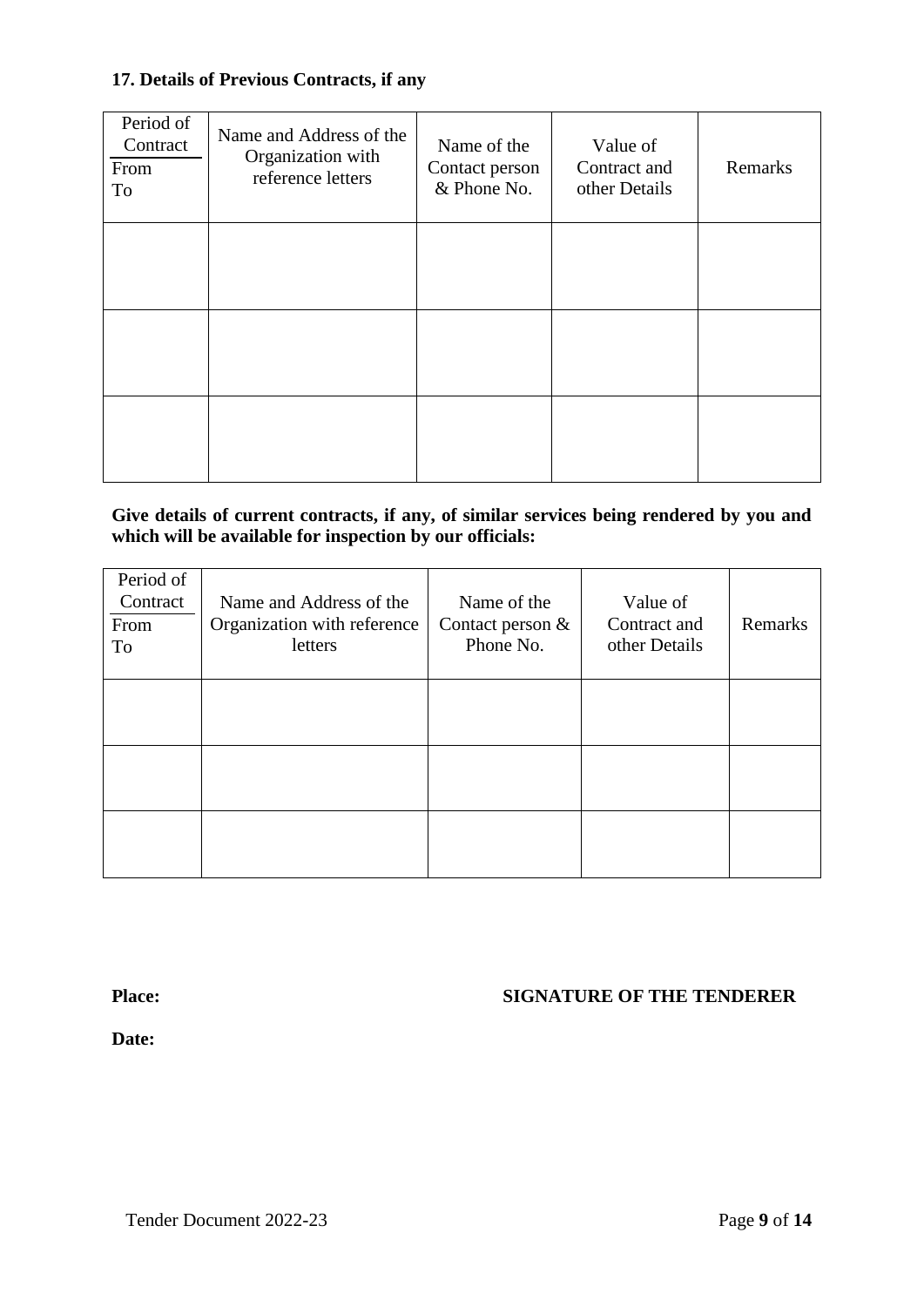### **COMMERCIAL**

**Annexure-IV**

# **LIST OF KIRANA PROVISION ITEMS-IV**

| SL.No. | <b>Name of the Item</b>                     | <b>Brand</b> | <b>Qty</b>               | Rate |
|--------|---------------------------------------------|--------------|--------------------------|------|
| 1.     | Cooking oil Sunflower<br>(Quote All Brands) | Branded oil  | 15 kg net<br>weight tin  |      |
| 2.     | Cooking oil Sunflower<br>(Quote All Brands) | Branded oil  | 15 Lts net<br>weight tin |      |

**Date :**

#### **Place : SIGNATURE OF THE TENDERER**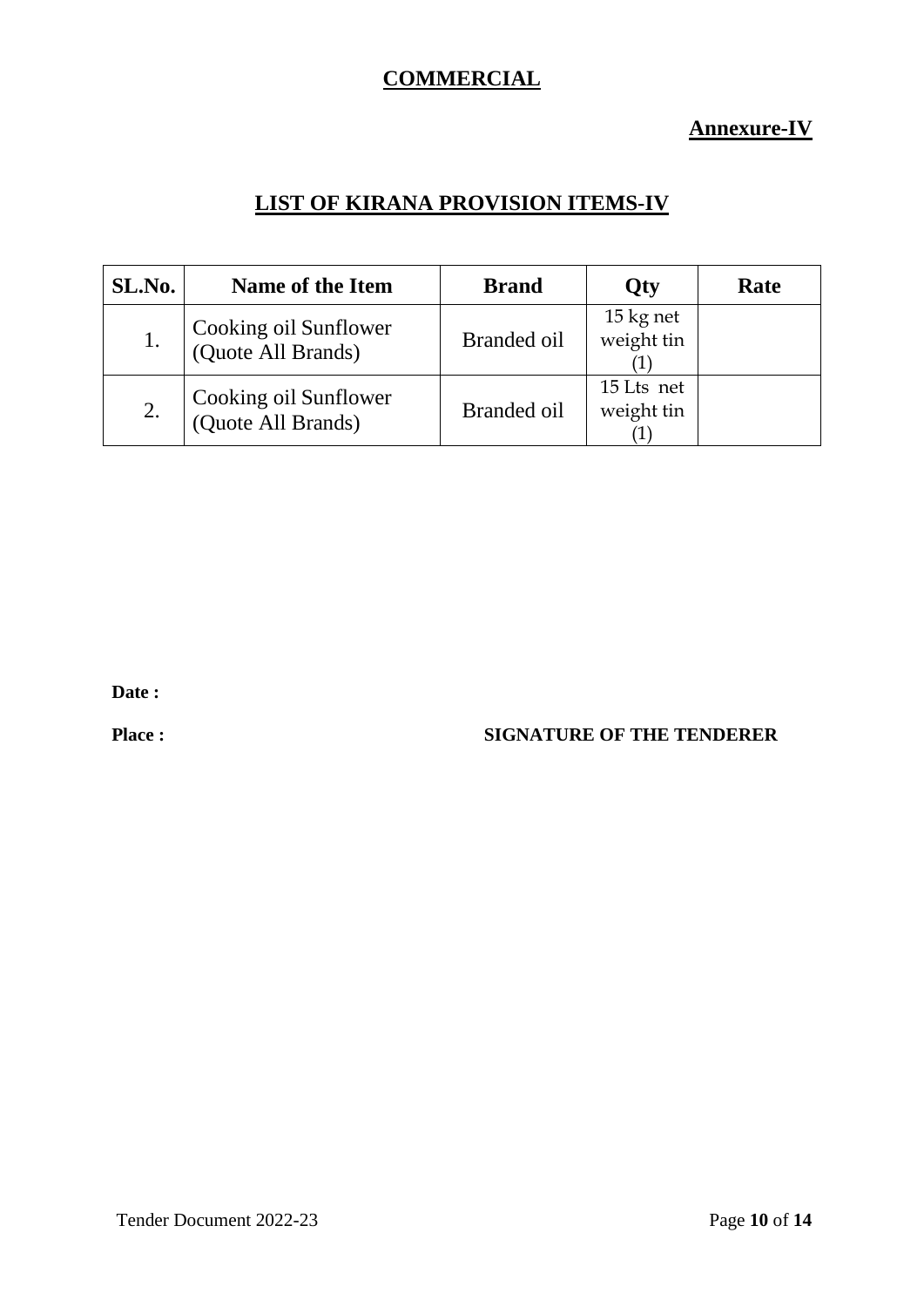# **Annexure-VI**

# **FRUITS-VI**

| SL.No. | <b>Name of the Item</b> | <b>Brand</b> | Oty   | Rate |
|--------|-------------------------|--------------|-------|------|
|        | <b>Banana</b>           | Large size   | dozen |      |

**Date :**

#### **Place : SIGNATURE OF THE TENDERER**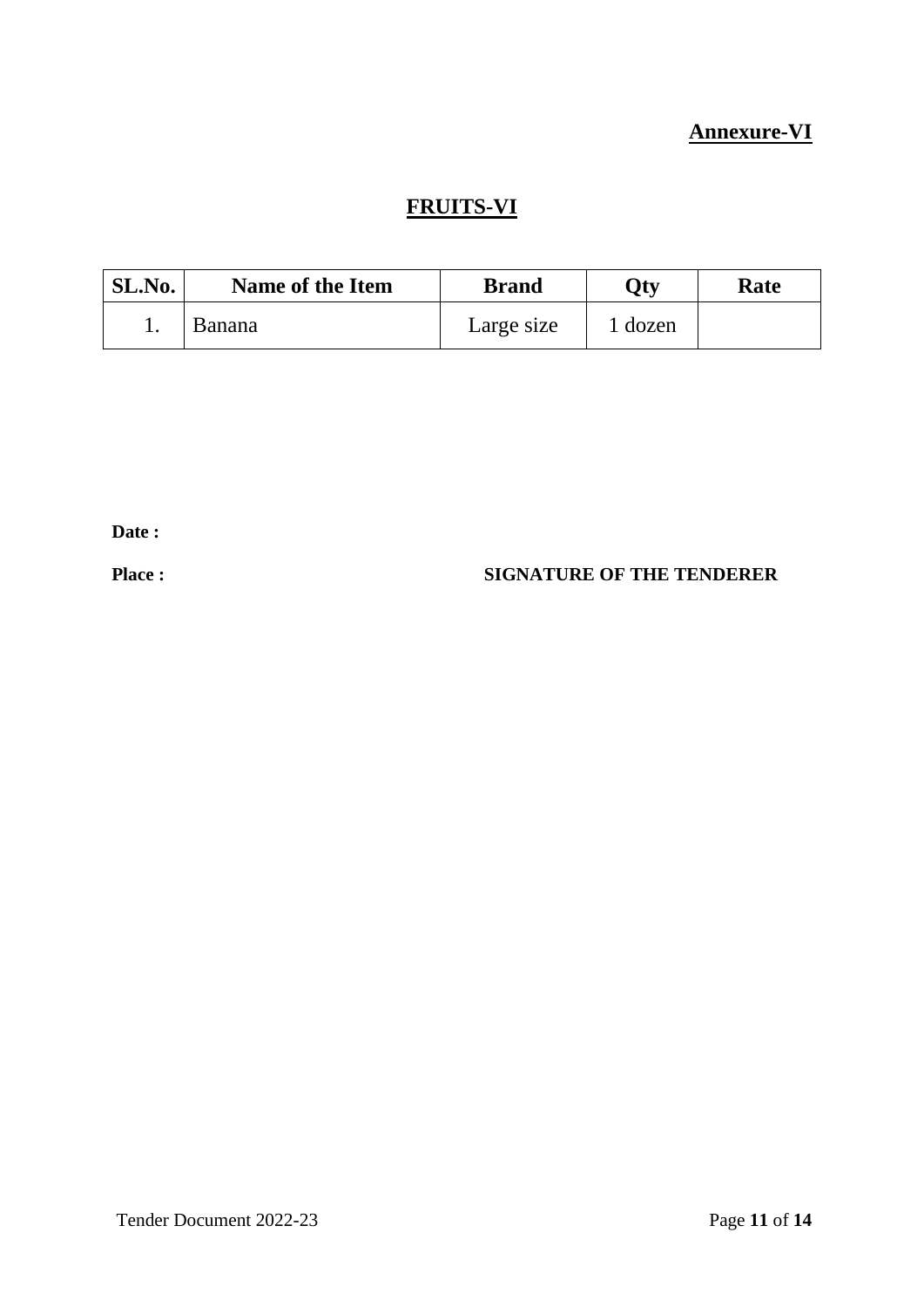# **Annexure-X**

# **FIREWOOD-X**

| SL.No. | <b>Name of the Item</b> | 7tv       | Rate |
|--------|-------------------------|-----------|------|
|        | Firewood (dry)          | <u>kg</u> |      |

**Date :**

### **Place : SIGNATURE OF THE TENDERER**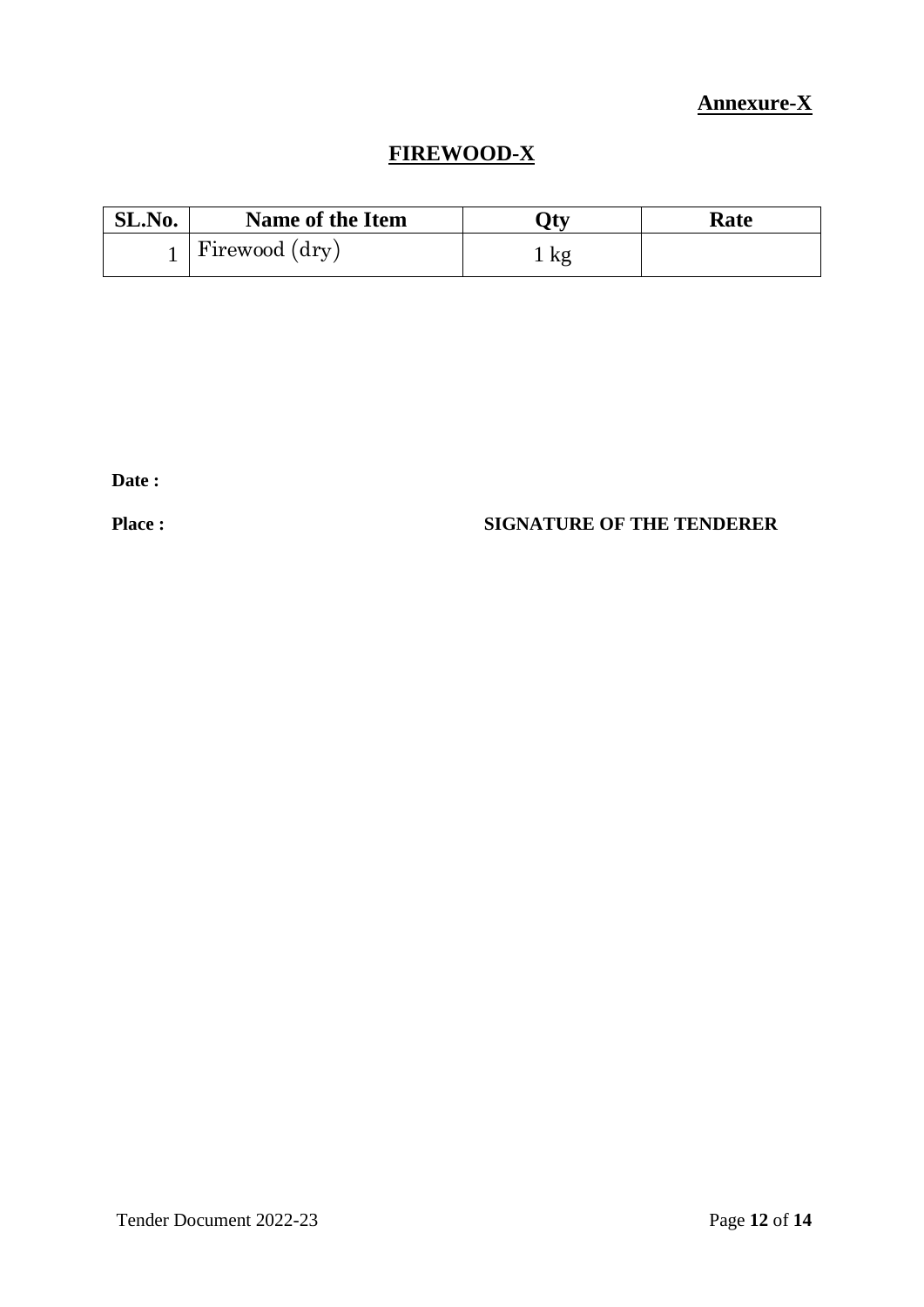#### **FORMAT OF AGREEMENT**

Sub. : Supply of RICE / Kirana provision - I, II, III, IV / Chicken & Eggs / Fruits-banana / Vegetables / firewood /Milk & Curd to Hostel Office, Kakatiya University.

THIS AGREEMENT made on the \_\_\_\_\_\_\_\_\_\_\_\_\_\_\_\_\_\_\_\_\_ day of \_\_\_\_\_\_\_\_\_\_\_\_\_\_\_\_\_\_ 2022 between Kakatiya University, Warangal hereinafter called "Institute" which expression should include their successors also of the KU, the one part and M/s<br>hereinafter called Tenderer which expression shall include their heirs, executors and assignees of the second part.

WHEREAS the Institute floated a quotation dated for supply of RICE, Kirana provision-I, II, III, IV/Chicken & Eggs/Fruits-banana/Vegetables/firewood to Hostel Office, Kakatiya University against which the Tenderer submitted his quotation at a cost of Rs.\_\_\_\_\_\_\_\_\_\_\_\_\_\_\_\_\_\_\_\_ (Rupees in words) \_\_\_\_\_\_\_\_\_\_\_\_\_\_\_\_\_\_\_\_\_\_\_\_\_ fulfilling all terms and conditions laid down in the tender documents.

WHREAS, the offer of Tenderer along with other offers considered by the Institute on and after due scrutiny if all the offers received, the offer of the Tenderer was accepted by the KU.

WHEREAS, the Tenderer agrees to execute the supply of RICE/Kirana provision-I, II, III, IV/Chicken & Eggs/Fruits-banana/Vegetables/firewood/Milk & curd with effect from \_\_\_\_\_\_\_\_\_\_\_ to \_\_\_\_\_\_\_\_\_\_\_\_\_\_ abiding by all the terms and conditions as in the tender documents.

WHEREAS in case of any short coming lacuna or carelessness on the part of the Tenderer for supplying the RICE/Kirana provision-I,II,III,IV/Chicken & Eggs/Fruits-banana/Vegetables/ Firewood /Milk & curd etc. and violation of any terms and conditions of the contract, the Tenderer will be liable to and shall pay to the Institute an amount of Rs. 10,000/- (Rupees TEN Thousand Only) as Fine / Penalty per case.

WHEREAS, Institute retains the right without assigning any reason whatsoever in case of non- fulfillment in the tender in such case, the Institute will have the right to forfeit the EMD.

WHEREAS, the tenderer agrees to furnish 10% EMD on the total estimated value for the whole contract period for each hall by means of Bank Draft in favour of the The **Director, University Hostel, Kakatiya University at SBI KU** branch or Bank Guarantee of any **Nationalized bank** which will be refunded after completion of contract period without any interest subject to adjustment of all, if any.

WHEREAS, tenderer agrees to supply indented items daily in time. Failure to supply indented items in time by the tenderer will attract penalty which will be charged double the rate paid by the Institute for purchase of indented items through other agency.

WHEREAS, tenderer agrees to accept the payment within 45 days on submission of Bill in duplicate along-with invoice and duly certified by the concerned Mess Committee of that month of respective hostels.

WHEREAS, the tenderer agrees that he shall not sub-let, transfer or assign the contract or any part thereof without the written permission of the Director of Hostels. In the event of the

Tender Document 2022-23 **Page 13** of 14